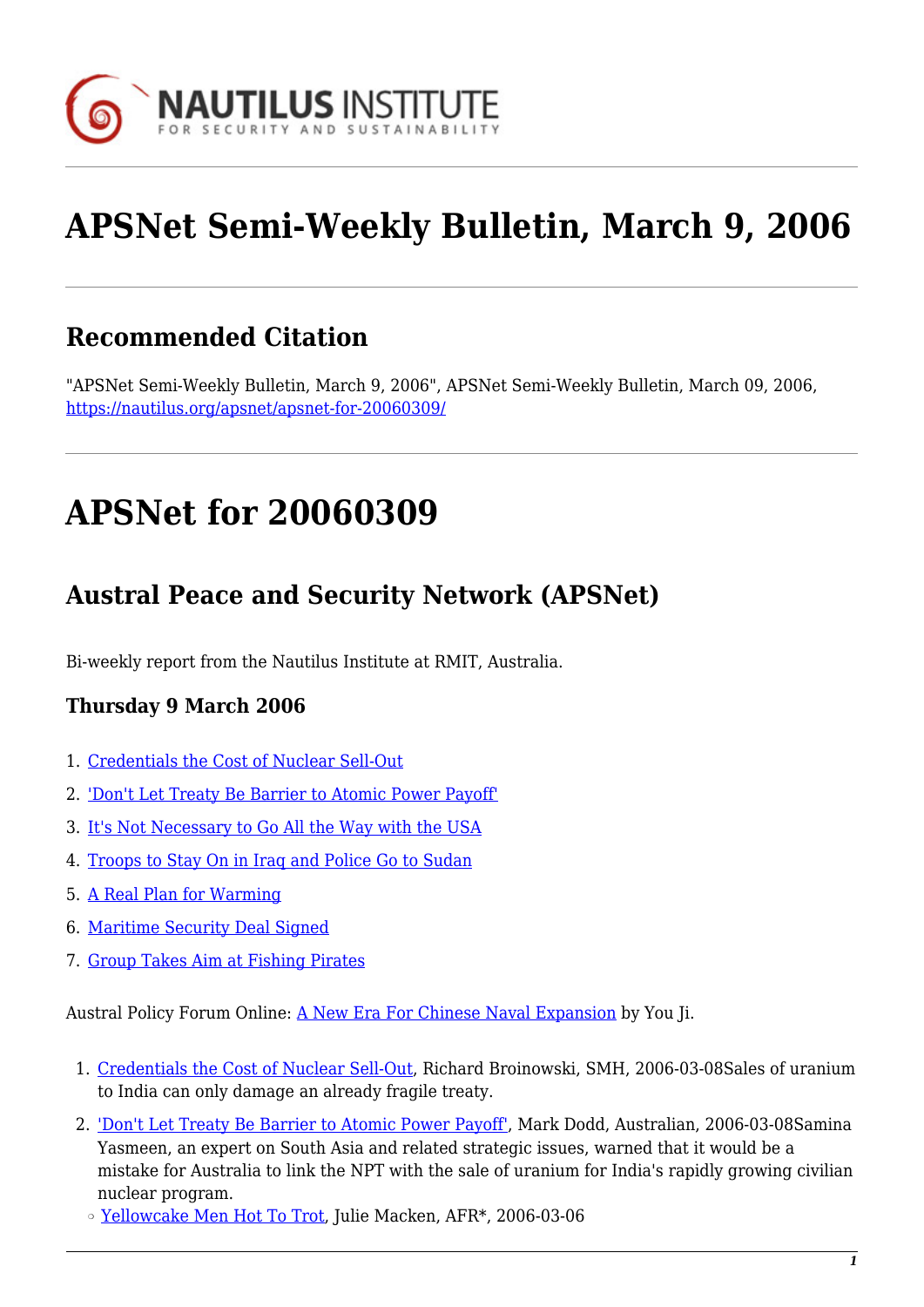\* [Subscription required.](http://nautilus.org/subscription.html)

- 3.
- 4. [It's Not Necessary to Go All the Way with the USA,](http://www.smh.com.au/news/opinion/its-not-necessary-to-go-all-the-way-with-the-usa/2006/03/08/1141701574027.html) Anthony Bubalo, SMH, 2006-03-09A reassessment of Australia's strategic relationship with the Middle East is long overdue. What makes the Middle East truly "vital" to Australia is where its conflicts intersect with key national interests in Asia.
- 5. [Troops to Stay On in Iraq and Police Go to Sudan,](http://www.theage.com.au/news/national/troops-to-stay-on-for-another-year-nelson/2006/03/06/1141493611331.html) Brendan Nicholson, Age, 2006-03-07Defence Minister Brendan Nelson said the 470 Australians based in al-Muthanna Province would remain in Iraq - or be replaced by a similar-sized force. 10 volunteers from the Australian Federal Police will join a UN peacekeeping mission in the African nation of Sudan, as part of a 700-strong UN peacekeeping mission that includes 15 Australian Defence Force personnel
- ❍ [British Aim for Troops Out of Iraq in Two Years,](http://www.smh.com.au/news/world/british-aim-for-troops-out-of-iraq-in-two-years/2006/03/07/1141701509302.html) Paul McGeogh, SMH, 2006-03-08
- ❍ [Japan to Delay Iraq Exit,](http://www.theaustralian.news.com.au/common/story_page/0,5744,18373268^31477,00.html) AFP, Australian, 2006-03-06
- 6.
- 7. [A Real Plan for Warming,](http://www.theage.com.au/news/kenneth-davidson/a-real-plan-for-warming/2006/03/08/1141701570867.html) Kenneth Davidson, Age, 2006-03-09Kim Beazley's proposals to tackle climate change are a serious response to a crisis that Australia can't ignore.
	- ❍ [Protecting Australian from the Threat of Climate Change](http://www.alp.org.au/download/now/climate_change_blueprint_no_6.pdf) Blueprint No. 6, Kim Beazley, 2006- 03-07 [PDF]

#### 8.

- 9. [Maritime Security Deal Signed](http://www.theaustralian.news.com.au/common/story_page/0,5744,18389867^31477,00.html), AAP, Australian, 2006-03-08Attorney-General Philip Ruddock has signed agreements to enhance maritime security and counter-terrorism. The protocols were adopted at a Diplomatic Conference of the International Maritime Organisation in October 2005. They will amend the Convention for the Suppression of Unlawful Acts against the Safety of Maritime Navigation.
	- ❍ APSNet Special Report 2005-10-27: [Australia Welcomes New International Maritime](http://nautilus.rmit.edu.au/2005/20051027.html#n8) [Organisation \(IMO\) Security Protocols](http://nautilus.rmit.edu.au/2005/20051027.html#n8)
- 10.
- 11. [Group Takes Aim at Fishing Pirates,](http://www.theaustralian.news.com.au/common/story_page/0,5744,18344687^30417,00.html) AFP, Australian, 2006-03-04A 6-country group including Australia and New Zealand, backed by 3 environment groups plan to crack down on illegal fishing. The 'High Seas Task Force' will commit \$US2.5 million (\$A3.35 million) over the next two years to the task. It was approved by Australia, Britain, Canada, Chile, Namibia and New Zealand, with the support of the WWF, the World Conservation Union (IUCN) and the Earth Institute.
	- ❍ [The High Seas Task Force](http://www.high-seas.org/).
	- ❍ [Closing the Net, Stop Illegal Fishing on the High Seas,](http://www.high-seas.org/docs/HSTFfinal/HSTFFINAL_web.pdf) Final Report of the Ministerially-led Task force on IUU Fishing on the high Seas, March 2006. [PDF]

#### 12.

### **Austral Policy Forum: [A New Era For Chinese Naval Expansion,](http://nautilus.org/publications/essays/apsnet/policy-forum/2006/0606a-you-ji.html) You Ji.**

You Ji of the University of New South Wales writes that while the Chinese navy,

"is still a long way from achieving its ambition of becoming a world class navy, China's naval modernization is not for a show of force to China's neighbors. Every class of